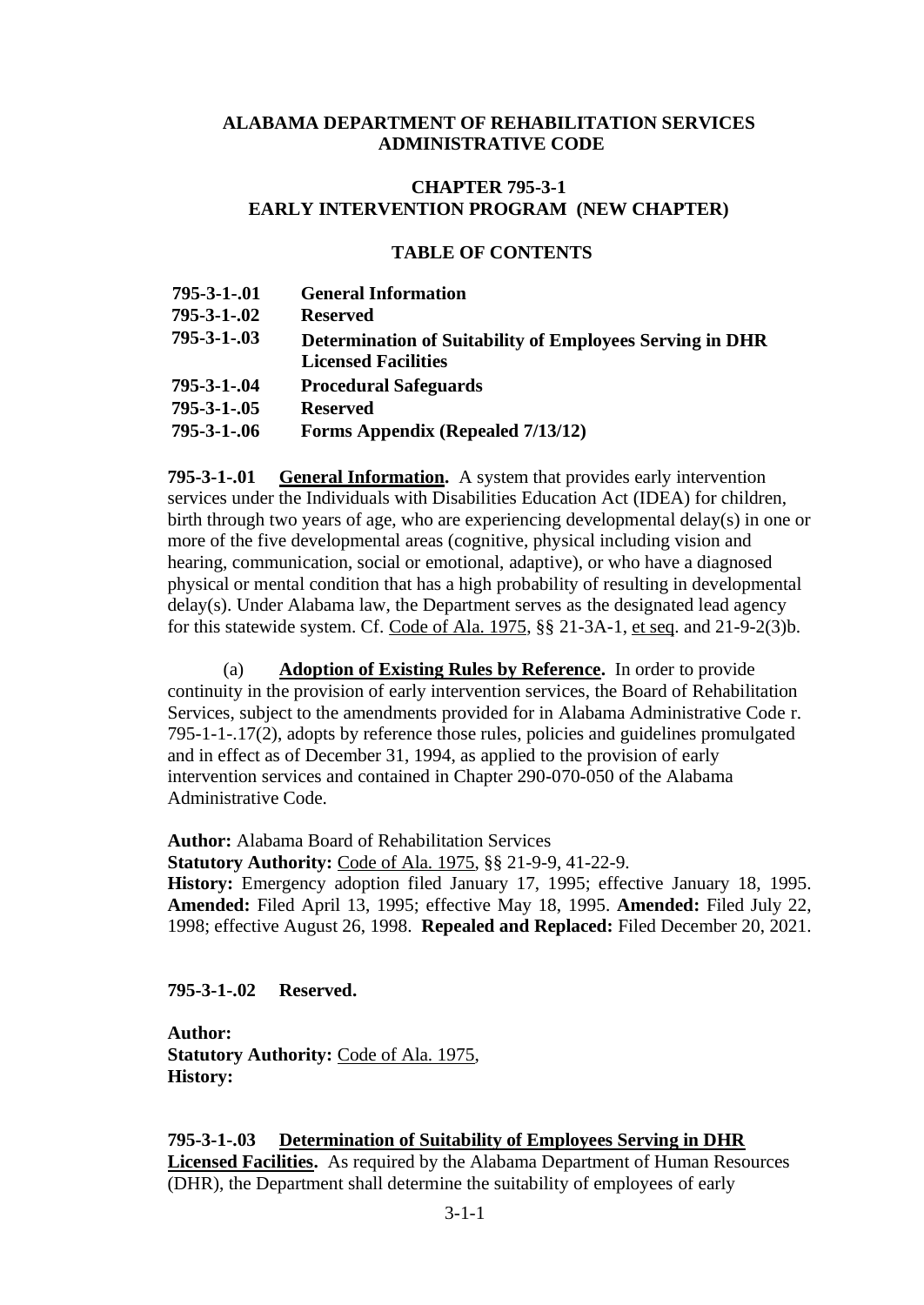intervention services and early intervention service providers for employment involving unsupervised access to children at DHR licensed facilities. The Department shall apply the criteria of Code of Ala. 1975, § 38-13-1, et seq., in determining such suitability. The Department shall conduct a nationwide criminal history background check for the purpose of determining whether an individual who shall have unsupervised access to children or individuals with disabilities has been convicted of a crime that bears upon the fitness of the individual to provide care or to have responsibility for the safety and well-being of children or individuals with disabilities.

**Author:** Alabama Board of Rehabilitation Services **Statutory Authority:** Code of Ala. 1975, § 38-13-1, et seq. **History**: **New Rule:** Filed December 20, 2021.

## **795-3-1-.04 Procedural Safeguards.**

(1) Surrogate Parents. When no parent or guardian can be identified, the eligible infant or toddler shall be represented by a surrogate parent on any occasion when a parent would normally be involved in an early intervention decision.

(a) Determination of the Need for a Surrogate Parent. A surrogate parent is needed when:

1. No parent or guardian can be identified, or

2. The agency or designated service provider, after reasonable efforts, cannot discover the whereabouts of a parent or guardian, or

3. The infant or toddler is a ward of the state under state law.

(b) Surrogate Parent Appointment Procedures. The following procedures shall be utilized to ensure an eligible child's right to a surrogate parent:

1. Any person who knows of an infant or toddler who may need early intervention services (or is receiving early intervention services) and knows or believes that no parent is available to represent the infant or toddler in early intervention decisions may submit a written request for the appointment of a surrogate parent to the appropriate District Coordinating Council.

2. Upon receipt of a request, the appropriate District Coordinating Council shall determine whether the infant or toddler is without appropriate representation. Once a determination is made, the District Coordinating Council shall assign a surrogate parent. A written notice of the determination and/or the appointment of a surrogate parent shall be sent to the State Department of Rehabilitation Services, Attention: Early Intervention, within thirty (30) days of the receipt of the request. The notice shall include the name of the surrogate parent, address, telephone number, the information reviewed to determine whether or not the infant or toddler meets the criteria for the assignment of a surrogate parent and satisfaction of the requirements of Alabama Administrative Code r. 795-3-1-.04(1)(c).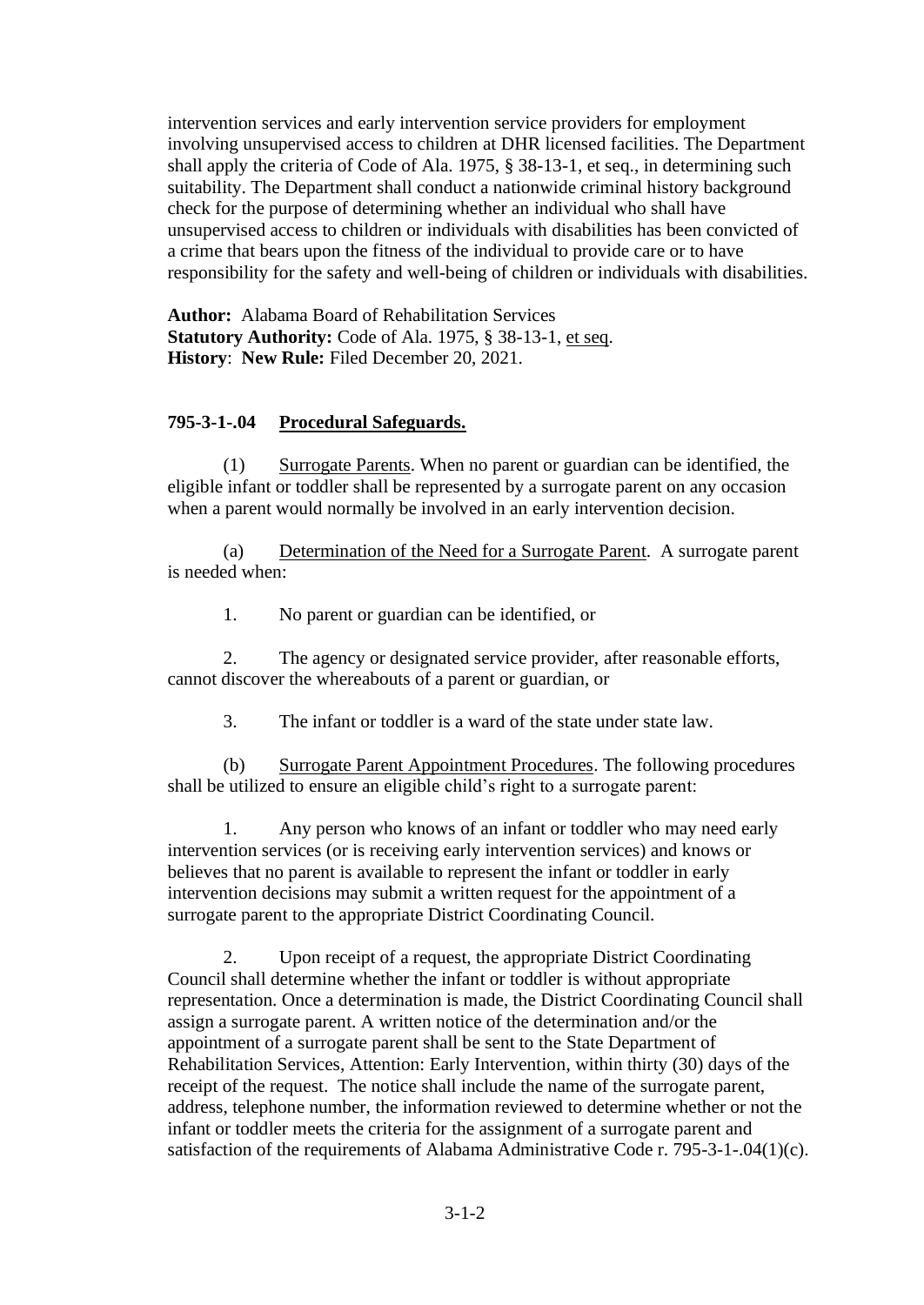3. In situations where there is a foster parent appointed by an agency of the state, the foster parent shall be deemed the parent, if the natural parents' authority to make the decisions required of parents under the early intervention program has been extinguished under state law; and the foster parent has an ongoing, long-term parental relationship with the child, is willing to make required early intervention decisions, and has no interests that would conflict with the interests of the child.

(c) Qualifications of a Surrogate Parent. The Department shall ensure that the person recommended as a surrogate parent:

1. Has no interests that conflicts with the interests of the infant or toddler they represent

2. Has knowledge and skills which ensure adequate representation of the infant or toddler, and

3. Is not an employee of the Department or any other public agency or any early intervention service provider, providing early intervention services, education, care or other services to the infant or toddler or any family member of the infant or toddler.

4. A person who otherwise qualifies to be a surrogate parent under Alabama Administrative Code r. 95-3-1-.04(1)(c)(3) is not an employee solely because the surrogate parent is paid by an agency or designated service provider to serve as a surrogate parent.

(d) Scope of Surrogate Parent Representation. A surrogate parent may represent the infant or toddler in all matters related to the evaluation and assessment, development and implementation of an Individualized Family Service Plan (IFSP), including annual evaluations and periodic reviews, the ongoing provision of early intervention services to the infant or toddler, and any other rights established under IDEA.

(2) Mediation Conference. When an agency or designated service provider and the parent(s) disagree(s) on matters pertaining to the identification, evaluation, early intervention placement, or the provision of appropriate early intervention services to the infant or toddler or family, any party may request an Impartial Due Process Hearing to resolve the issue(s). See Alabama Administrative Code r. 795-3-1- .04(3). An optional voluntary process of mediation is offered, where the parties may resolve their differences in a less formal and adversarial manner. When an Impartial Due Process Hearing has been requested, any subsequent request for a Mediation Conference shall be honored as quickly as possible. A Mediation Conference shall not be utilized to delay an Impartial Due Process Hearing if one has been requested. The following procedures are available to assist agencies or designated service providers and parents to resolve issues through mediation.

(a) Any party may request a Mediation Conference by writing to the State Commissioner of Rehabilitation Services, Attention: Early Intervention. A qualified and impartial Mediation Officer who is trained in effective mediation techniques shall be selected by the Department on a random, rotational or other impartial basis from a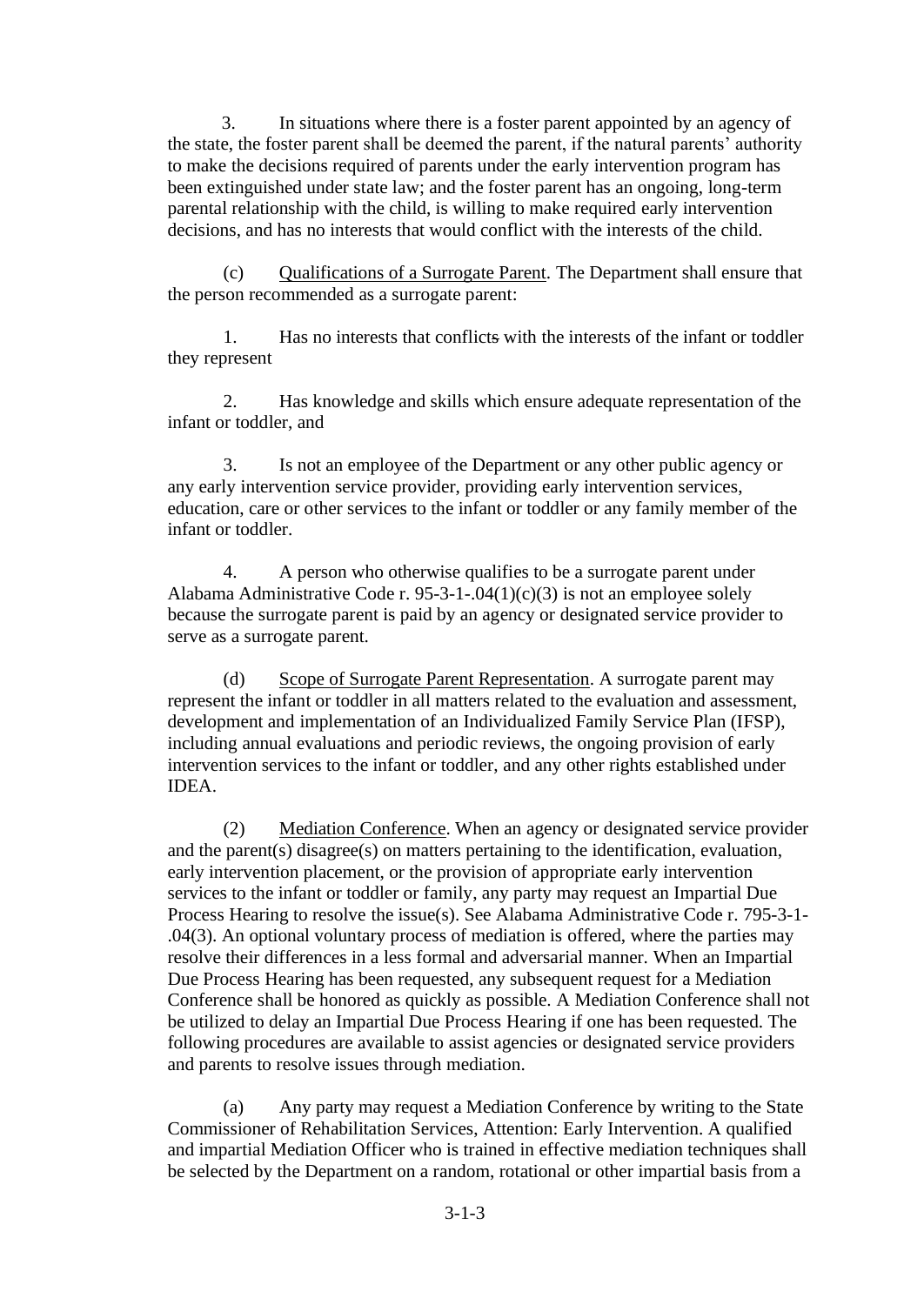list of individuals who are qualified as mediators and knowledgeable in laws and regulations relating to the provision of early intervention services.

(b) The Mediation Officer will work with the parties to establish a suitable date, time, and location which will be confirmed in writing.

(c) The Mediation Officer may request and review pertinent records as needed prior to the Mediation Conference.

(d) Any party in a Mediation Conference may utilize a representative when they believe such assistance would be helpful in resolving the issues.

(e) While the Mediation Conference is an informal process to resolve problems, the following procedures may be utilized by the Mediation Officer to provide a forum whereby discussion can be accomplished, and agreements made in an orderly manner:

- 1. Introduction of the Mediation Officer,
- 2. Introduction of the conference participants,
- 3. Explanation of the conference format,
- 4. Statement of the purpose of the conference,
- 5. Identification and agreement of the issues to be resolved.
- 6. Discussion of each issue separately,
- 7. Agreement regarding each issue, and

8. Summary by the Mediation Officer which includes the issues, agreements, and additional administrative remedies available to the parties.

(f) The Mediation Officer shall provide a written report to the parties, with a copy to the Commissioner, regarding the conference issues and agreements reached, if any. Any agreement reached shall contain language indicating that it is a legally binding agreement and must be signed by the parent and a representative of the Department that has authority to legally bind such agency. The report shall become a part of the infant or toddler's record.

(g) Discussions that occur during the mediation process must be confidential and may not be used as evidence in any subsequent due process hearing or civil proceeding and the parties to the mediation process may be required to sign a confidentiality pledge prior to the commencement of the process.

(h) The agency or direct service provider will provide for payment of the Mediation Officer, interpreter, and any other costs or expenses incurred.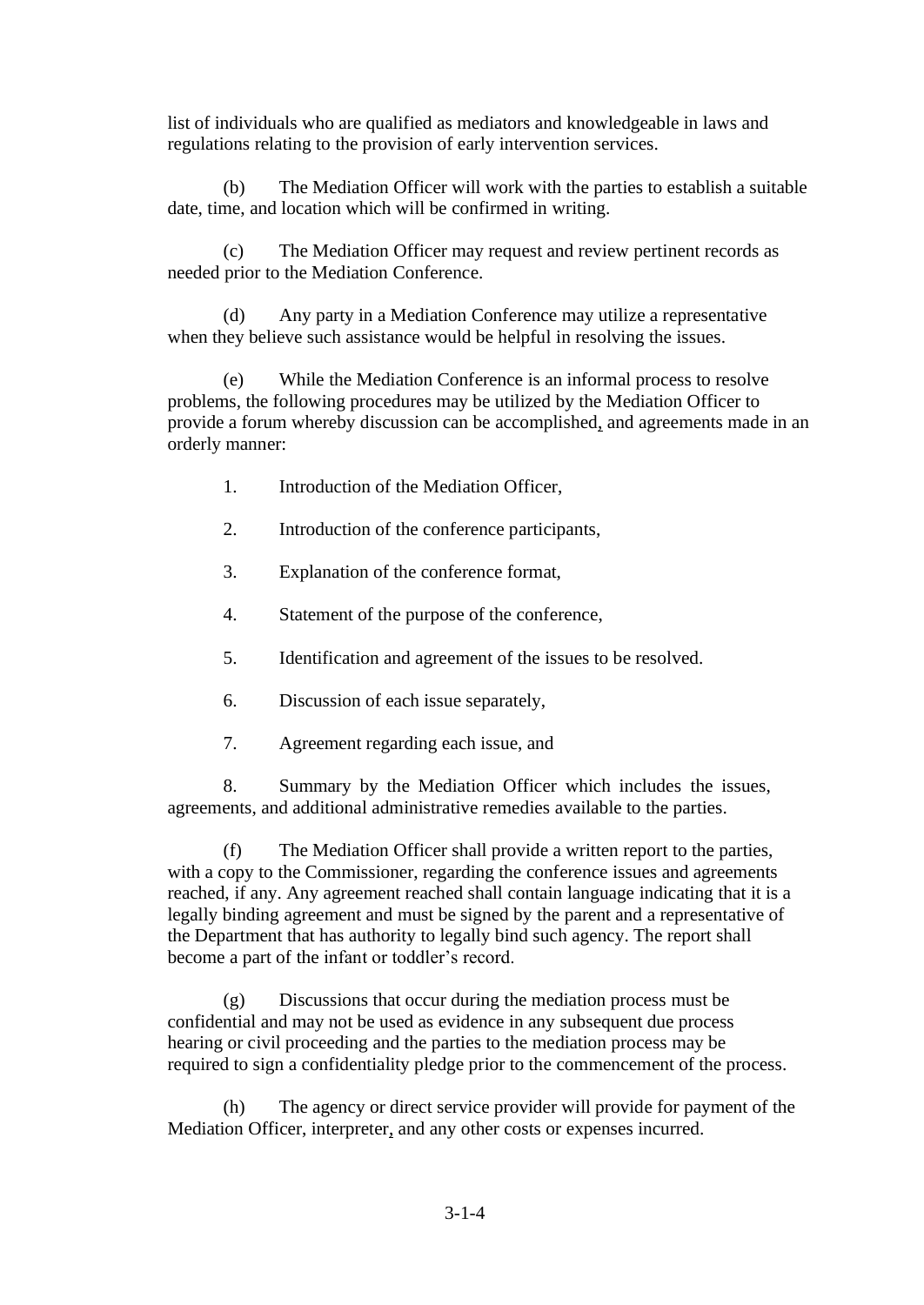(3) Impartial Due Process Hearing Procedure. When the parent(s) of an early intervention infant or toddler disagree(s) with an agency or designated service provider in matters pertaining to the identification, evaluation, early intervention placement, or the provision of appropriate early intervention services, an Impartial Due Process Hearing may be utilized as the appropriate administrative remedy to resolve the dispute.

(a) Procedure for Requesting an Impartial Due Process Hearing.

1. The parent(s) or their designated representative or an official from an agency or designated service provider may request an Impartial Due Process Hearing by writing the agency or the designated service provider involved in the dispute with a copy sent to the State Commissioner of Rehabilitation Services, Attention: Early Intervention.

2. The written request for an Impartial Due Process Hearing shall include:

(i) The name of the agency or designated service provider involved in the dispute,

(ii) Name, address, and telephone number of the infant or toddler, parent(s) and their representative, if appropriate, or in the case of a homeless child, available contact information for the child,

(iii) Specific reason(s) for the hearing request. The reason(s) must be related to one or more of the following: identification, early intervention placement, evaluation, and/or the provision of appropriate early intervention services, and

(iv) Typed or printed name and signature of the person requesting the hearing.

(b) Resolution Meeting. Within 15 days of the receipt of a request for an Impartial Due Process Hearing and prior to the initiation of the hearing, the agency or direct service provider involved will convene a Resolution Meeting with the parent(s) or their designated representative and the relevant member or members of the IFSP Team who have specific knowledge of the facts identified in the complaint and a Department representative. The purpose of this meeting is to provide an opportunity to resolve the complaint.

1. The Resolution Meeting must include a representative who is authorized to make decisions on behalf of each party.

2. A party may not be represented by an attorney at the Resolution Meeting unless the parent(s) is/are accompanied by an attorney.

3. The parent(s) and the agency or direct service provider will determine the relevant members of the IFSP Team to attend the meeting.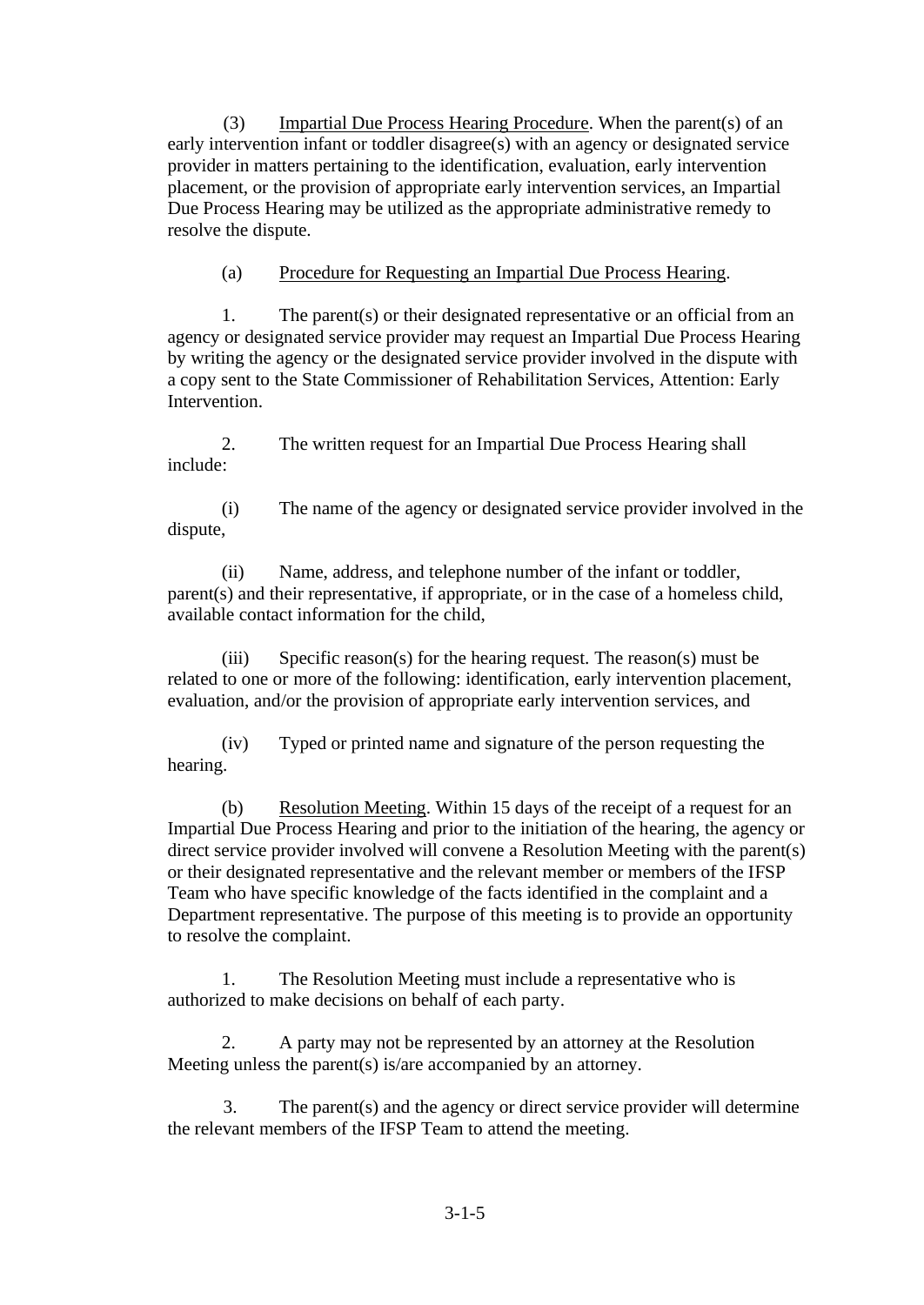4. If the parties are able to resolve the dispute during the Resolution Meeting, the parties shall execute a legally binding agreement that is signed by the parent(s) and the other party representatives and that is enforceable in any state court of competent jurisdiction or in a District Court of the United States. Such agreement may be voided by any party to it within three (3) business days of its execution.

5. Though recommended, the Resolution Meeting is not mandatory if the parent(s) and parties agree in writing to waive it or agree to use mediation to attempt to resolve the dispute.

6. If the request for an Impartial Due Process Hearing has not been resolved to the satisfaction of the parent(s) within thirty (30) days of the receipt of the request, the Impartial Due Process Hearing may occur. Except as provided in this paragraph below, the timeline for issuance of an Impartial Due Process Hearing final decision shall begin at the expiration of this thirty (30)-day period. The forty-five (45)-day timeline for issuance of the Impartial Due Process Hearing final decision starts the day after both parties agree in writing to waive the Resolution Meeting, or after the mediation or Resolution Meeting starts but before the end of the thirty (30) day period, the parties agree in writing that no agreement is possible, or if both parties agree in writing to continue the mediation at the end of the thirty (30)-day resolution period, but later, the parent, agency or direct service provider withdraws from the mediation process.

7. If the agency or direct service provider is unable to obtain the participation of the parent(s) in the Resolution Meeting after reasonable efforts have been made and documented, the agency or direct service provider may, at the conclusion of the thirty (30)-day period, request that a hearing officer dismiss a parent's request for an Impartial Due Process Hearing.

8. If the agency or direct service provider fails to hold the Resolution Meeting within fifteen (15) days of receiving notice of a parent's request for an Impartial Due Process Hearing or fails to participate in the Resolution Meeting, the parent may seek the intervention of a hearing officer to begin the due process hearing timeline.

(c) The appointment of an Impartial Due Process Hearing Officer shall be made by the Commissioner.

(d) Qualifications of Impartial Due Process Hearing Officer.

1. An Impartial Due Process Hearing may not be conducted by a person who is an employee of any agency or designated service provider which is directly involved in the provision of early intervention services or care of the infant or toddler, or by any person having a personal or other professional interest which would conflict with objectivity in serving as an Impartial Hearing Officer.

2. A person who otherwise qualifies to conduct an Impartial Due Process Hearing is not an employee of the agency solely because the person is paid by an agency or designated service provider to serve as a hearing officer.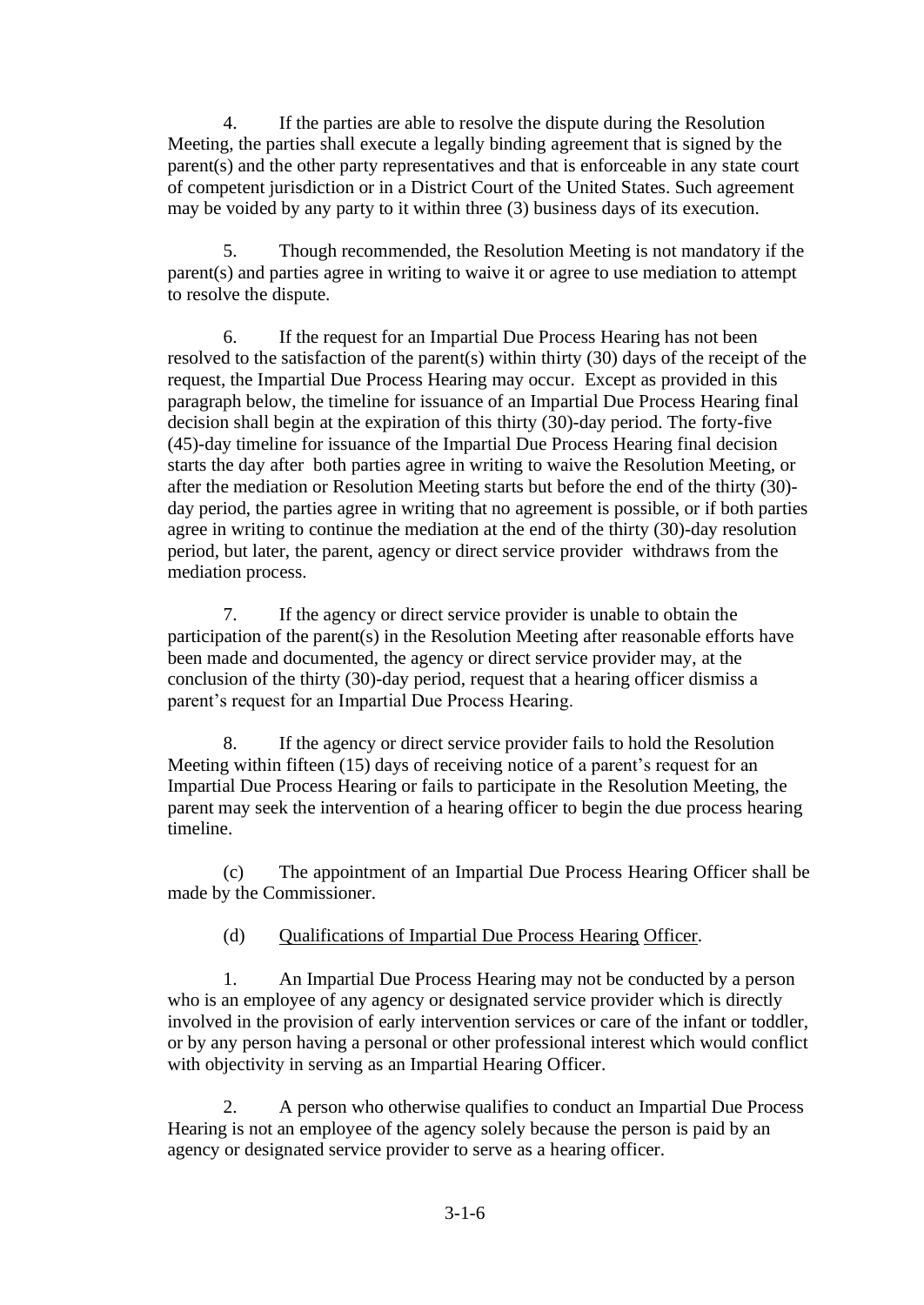3. An Impartial Due Process Hearing Officer must possess knowledge of, and the ability to understand, the provisions of the IDEA, federal and state regulations pertaining to the IDEA, and legal interpretations of the IDEA by federal and state courts.

4. An Impartial Due Process Hearing Officer must possess the knowledge and ability to conduct hearings in accordance with appropriate, standard legal practice; and

5. An Impartial Due Process Hearing Officer must possess the knowledge and ability to render and write decisions in accordance with appropriate, standard legal practice.

(e) Impartial Due Process Hearing Rights for Parent(s) and Agency(ies) or Designated Service Provider(s).

1. A party to a hearing has the right to:

(i) Be accompanied and advised by counsel and/or individuals who have knowledge or training with respect to early intervention services,

(ii) Present evidence and confront, cross-examine, and compel the attendance of witnesses,

(iii) Prohibit the introduction of any evidence at the hearing that has not been disclosed to that party at least five (5) business days before the hearing,

(iv) Obtain a written or an electronic verbatim record of the hearing at no cost, and

(v) Obtain written, or at the option of the parents, electronic, findings of fact and decision at no cost.

2. Parents must be afforded the right of opening the hearing to the public.

(f) Parent Responsibility in Impartial Due Process Hearing Procedure.

1. Prehearing activities.

(i) Request the Impartial Due Process Hearing as outlined in Alabama Administrative Code r. 795-3-1-.04(3)(a), unless it has already been requested by the agency or designated service provider.

(ii) Determine the witness(es) who can provide relevant information at the hearing and request their attendance. Each party is responsible for the attendance of their witness(es).

(iii) Cooperate with the Impartial Due Process Hearing Officer in planning for a location, date, and time for the hearing.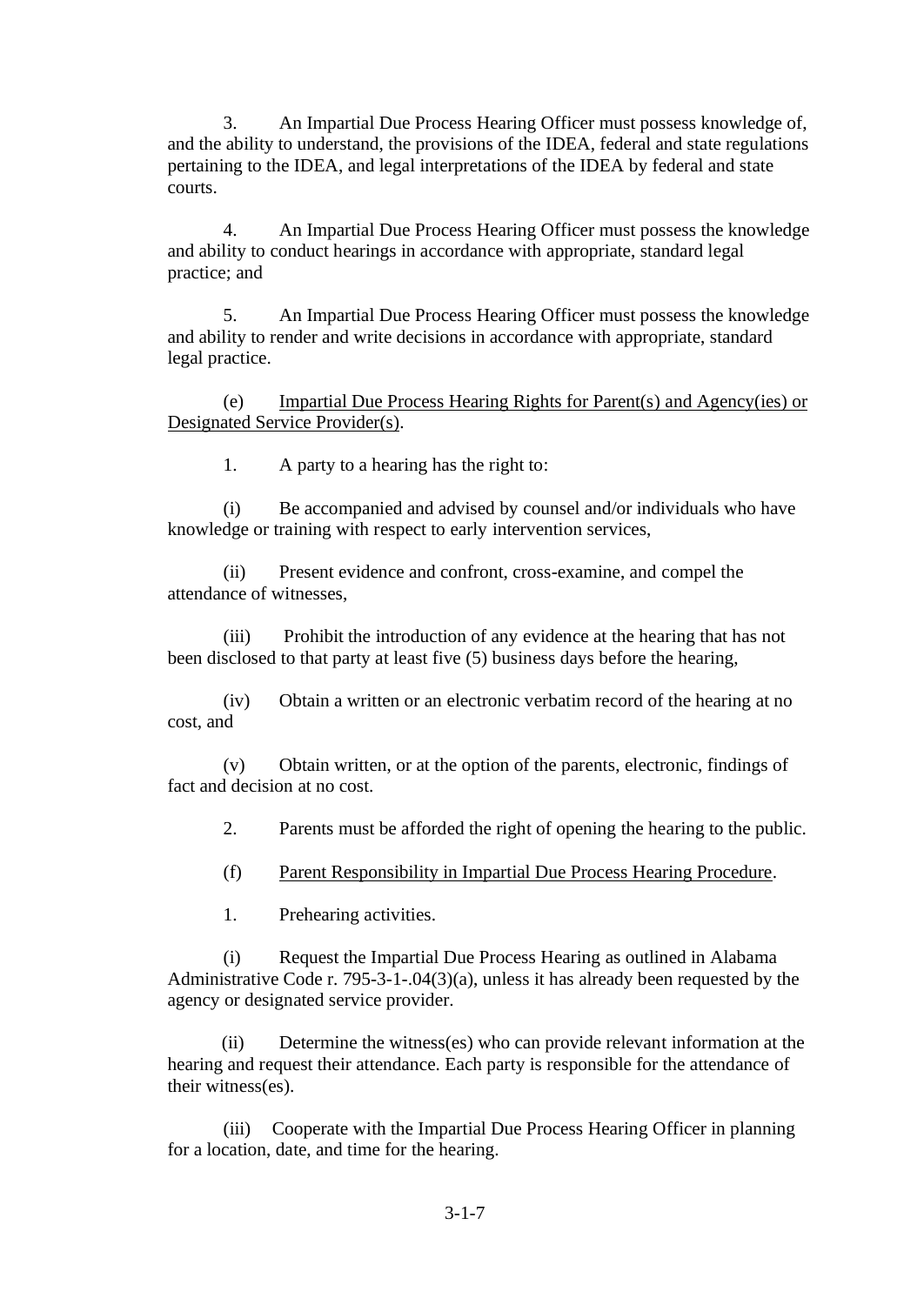(iv) Disclose and exchange any written evidence and a list of potential witness(es) to the agency or designated service provider at least five (5) business days prior to the hearing.

(v) Send a copy of the witness list and a copy of any written evidence to the designated Impartial Due Process Hearing Officer.

(vi) Inform the Impartial Due Process Hearing Officer orally or in writing, regarding the parent's decision pertaining to opening the hearing to the public.

2. Hearing activities.

(i) Present the case.

3. Post-hearing activities.

(i) Comply with the Impartial Due Process Hearing Officer's decision or appeal within specified time limits.

(g) Agency or Designated Service Provider Responsibility in Impartial Due Process Hearing Procedure.

1. Prehearing activities.

(i) Request an Impartial Due Process Hearing as outlined in Alabama Administrative Code r. 795-3-1-.04(3)(a), unless one has already been requested by the parent(s) and state a justifiable reason for the request.

(ii) Inform the parent(s) of any free or low cost legal and other relevant services available in the area.

(iii) Provide the parent(s) with a copy of the Early Intervention Child and Parent Rights Form.

(iv) Determine the witness(es) who can provide relevant information at the hearing and request their attendance at the hearing. Each party is responsible for the attendance of their witness(es).

(v) Make the infant or toddler's early intervention records available to the parent(s) and/or their designated representative(s) upon request.

(vi) Cooperate with the Impartial Due Process Hearing Officer in planning for a location, date, and time for the hearing.

(vii) Disclose and exchange any written evidence and a list of potential witness(es) to the parent(s) at least five (5) business days prior to the hearing.

(viii) Send a copy of the witness list and a copy of any written evidence to the Impartial Due Process Hearing Officer.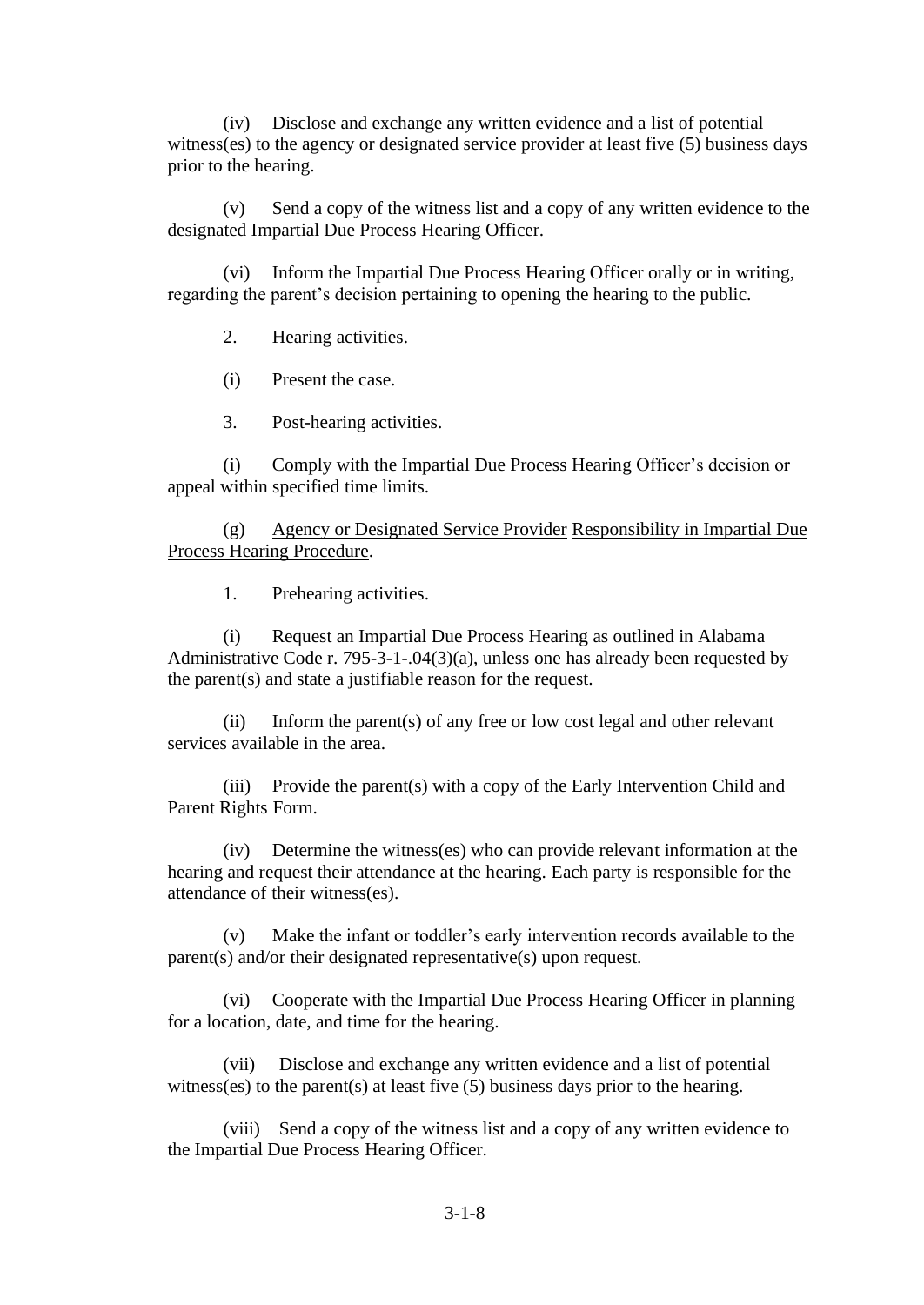(ix) Provide for a qualified court reporter to make an official transcript of the hearing. Upon request, copies will be provided to the parties.

(x) Arrange for an interpreter as needed.

2. Hearing activities:

(i) Assume the burden of proof regarding the appropriateness of either the evaluation and assessment or IFSP.

(ii) Present the case at the hearing.

(iii) Abide by the decision of the Impartial Due Process Hearing Officer, subject to civil action.

3. Post-hearing activities:

(i) Provide for payment of the Impartial Due Process Hearing Officer, court reporter, and interpreter.

(ii) Provide or make arrangements for the payment of all costs and expenses incurred.

(h) Department Responsibility in Impartial Due Process Hearing Procedure.

1. Prehearing activities:

(i) Ensure that the issue(s) is one that pertains to the identification, evaluation, early intervention program placement, or the provision of appropriate early intervention services and obtain any additional clarification, if necessary, regarding the issue(s) prior to assigning an Impartial Due Process Hearing Officer.

(ii) Keep a list of those persons who are qualified to serve as an Impartial Due Process Hearing Officer, including a statement of their qualifications.

(iii) Appoint a qualified Impartial Due Process Hearing Officer.

2. Post-hearing activities:

(i) Ensure that not later than forty-five (45) calendar days after the end of the resolution period set out in Alabama Administrative Code r. 795-3-1-.04(3)(b)6:

(I) A final decision is reached, and

(II) A copy of the decision is mailed to each of the parties.

(ii) Maintain a tracking and filing system regarding each Impartial Due Process Hearing to include, but not be limited to, all written correspondence, evidence, decisions, and transcripts.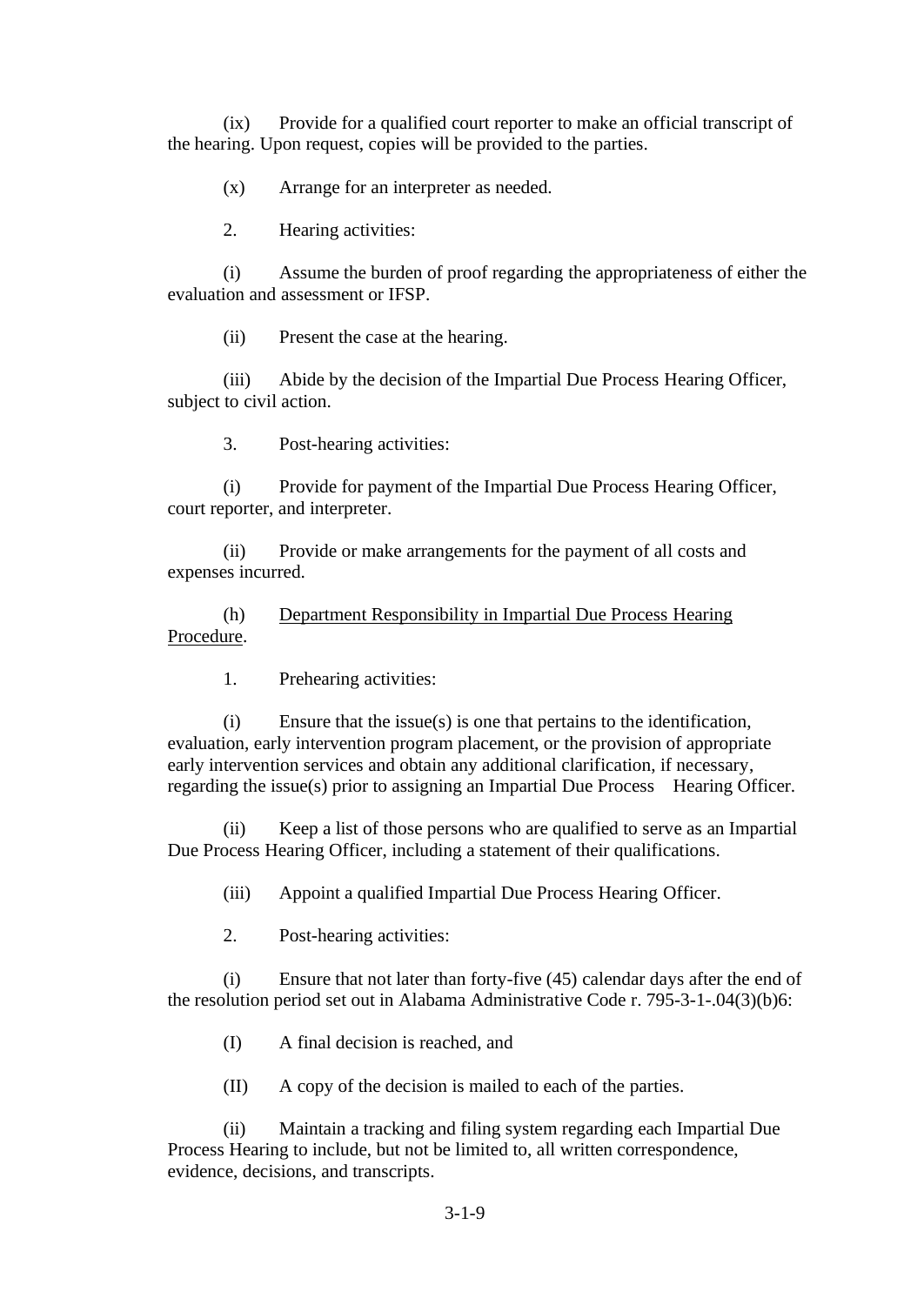#### (i) Impartial Due Process Hearing Officer Responsibility in Hearing.

1. Prehearing activities. The Impartial Due Process Hearing Officer shall:

(i) Notify the Department, Attention: Early Intervention, of all interim or final rulings or orders affecting the hearing. This includes, but is not limited to, continuance(s), settlement(s), or extension(s) of timeline(s).

(ii) Inform the parties of the appointment of the Impartial Due Process Hearing Officer.

(iii) Cooperate with the parties to establish a date, time, and location for the hearing which is reasonably convenient to the parent(s) and infant or toddler involved.

(iv) Clarify the matter(s) in dispute, if necessary.

(v) Determine if the infant or toddler will attend the hearing (parental choice).

(vi) Determine if the hearing will be open to the public (parental choice).

(vii) Determine that the parent(s) have been provided with a copy of Early Intervention Child and Parent Rights.

(viii) Determine that the parties understand their rights pertaining to the hearing.

(ix) Utilize written correspondence to notify the parties of hearing procedures and schedules. Initial telephone calls shall be followed up with written notification.

(x) Obtain list of representative(s) and witness(es) from each party at least five (5) calendar days prior to the hearing.

(xi) Determine that the parties have disclosed written evidence and witness(es) to each other at least five (5) business days prior to the hearing.

(xii) Inform the parties regarding the format of the hearing.

(xiii) Advise the parties of the confidential nature of the proceedings.

(xiv) Determine if witnesses should be sequestered (may be requested by either party).

(xv) Make sure that the physical arrangement of the hearing room is appropriate.

(xvi) Provide the parties involved written notice of any specific extension(s) beyond the forty-five (45)-day hearing decision timeline.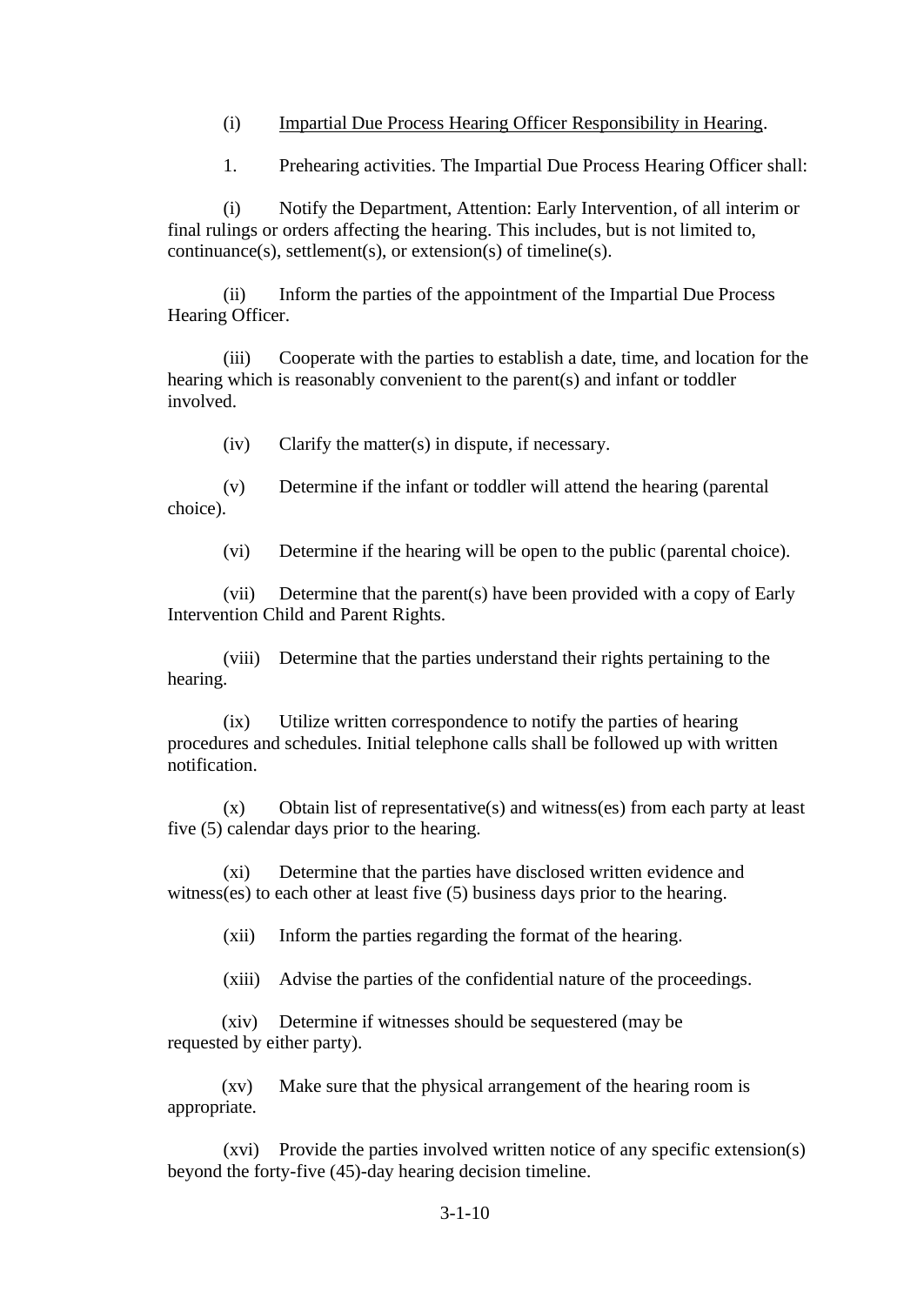(xvii) Make such rulings as necessary to conduct the hearings.

2. Hearing Activities. The Impartial Due Process Hearing Officer will conduct the hearing generally as outlined below:

(i) Call to order.

(ii) Opening statement by Impartial Due Process Hearing Officer.

(I) Introduction of Impartial Due Process Hearing Officer and principal parties.

- (II) Opportunity for opening statement by each of the principal parties.
- (III) Explanation of procedural matters.
- (IV) Statement of issue(s) and purpose.
- (V) Swearing in witnesses.
- (VI) Sequestering of witnesses, if requested by either party.
- (iii) Presentation of formal testimony.
- (I) Explanation of format for presentation of evidence.

(II) Opportunity for opening statement by each of the principal parties. (This is not part of the evidence and will not be considered in the decision).

(III) Presentation of written evidence by petitioner followed by respondent. The written evidence may be presented all together or as needed during the oral testimony. The Impartial Due Process Hearing Officer will mark each document for identification purposes and shall return each exhibit entered into evidence to the Department.

(IV) Presentation of oral testimony by petitioner followed by respondent. Oral testimony will be taken in the following order:

- I. Petitioner's Witness(es).
- A. Examination by petitioner.
- B. Cross-examination by respondent.
- C. Re-examination by petitioner.
- D. Recross-examination by respondent.

E. Further examination allowed at the Impartial Due Process Hearing Officer's discretion.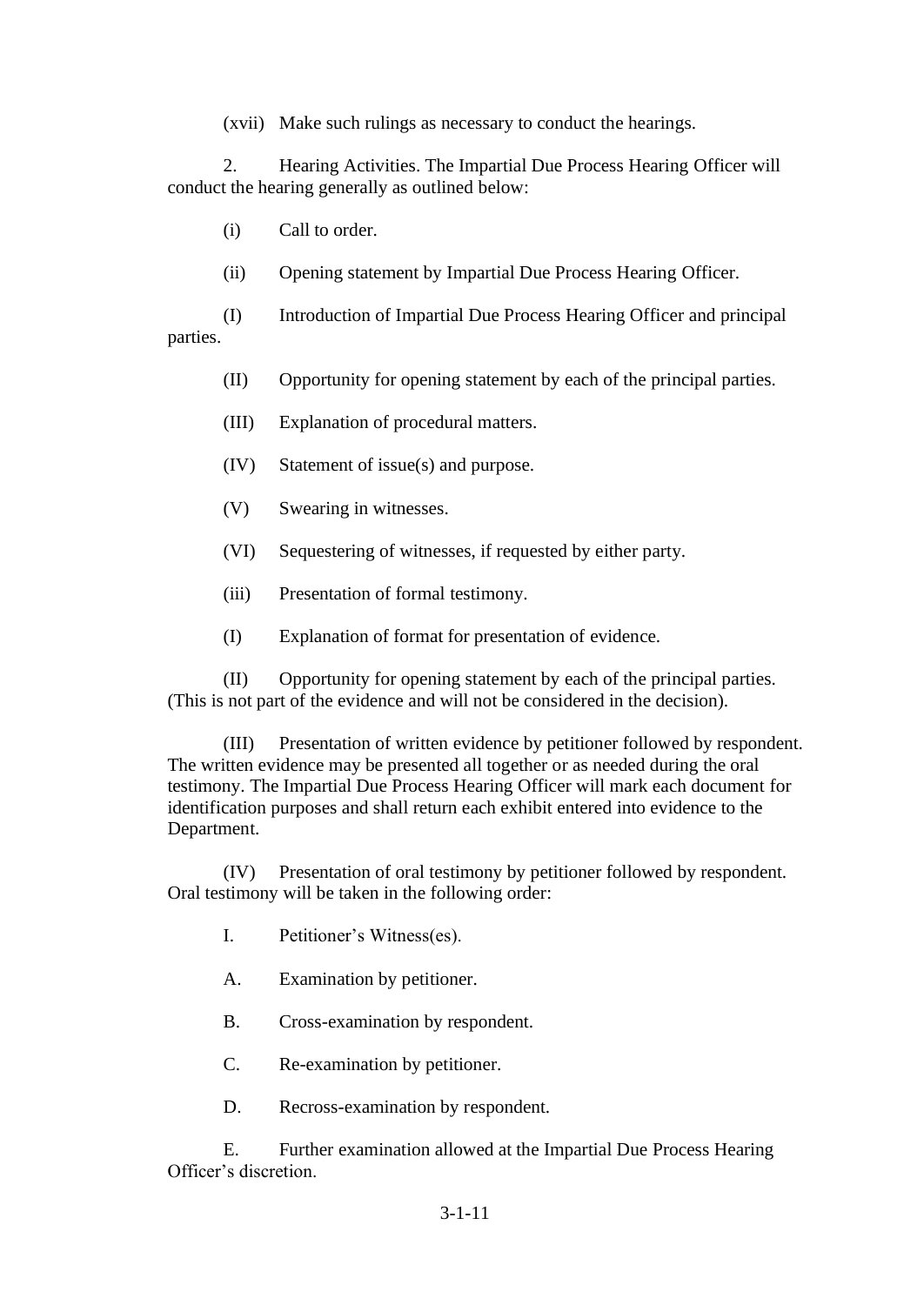- F. Questions by Impartial Due Process Hearing Officer.
- II. Respondent's Witness(es).
- A. Examination by respondent.
- B. Cross-examination by petitioner.
- C. Re-examination by respondent.
- D. Recross-examination by petitioner.

E. Further examination allowed at the Impartial Due Process Hearing Officer's discretion.

F. Questions by Impartial Due Process Hearing Officer.

(iv) General Procedures Pertaining to the Hearing.

(I) Only a principal party or designated representative may question witnesses.

(II) The Impartial Due Process Hearing Officer may dismiss witnesses when it has been determined that no party has further need for them.

(III) The Impartial Due Process Hearing Officer may stop hostile or irrelevant pursuits in questioning.

(IV) If a principal party fails to appear, the Impartial Due Process Hearing Officer may hold the hearing, after noting in the record that proper notice was provided, or the hearing may be adjourned or postponed.

(V) If a witness fails to appear, the hearing can proceed with a notation in the record. If evidence from the witness is required, it may be taken at a later date. The hearing may be reconvened at a later time to obtain the testimony.

(VI) Upon the agreement of the parties, the testimony of a nonparty witness may be taken over the telephone.

(VII) Written evidence provided by a witness who does not appear may be accepted as fact if all parties agree.

(VIII) The Impartial Due Process Hearing Officer shall judge each request for a postponement and rule based on the merits of the request.

(v) Opportunity for summary statement by each of the principal parties. (This is not part of the evidence and will not be considered in the decision.)

(vi) Closing statements by the Impartial Due Process Hearing Officer.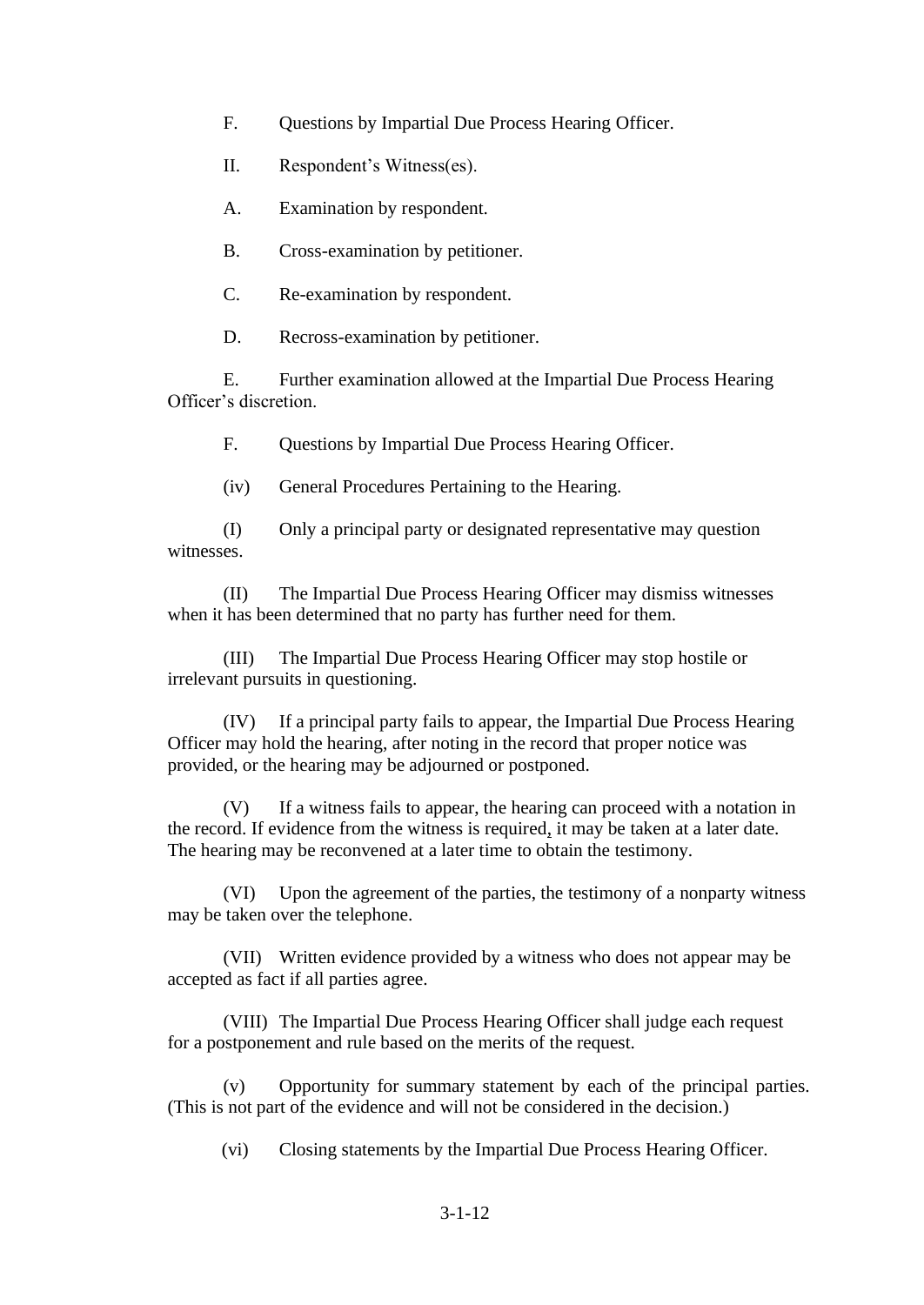- (I) When decision can be expected,
- (II) Availability of the record of the hearing, and
- (III) Appeal procedures.
- 3. Post-hearing activities.
- (i) The Impartial Due Process Hearing Officer shall:
- (I) Include in the decision the following:
- I. Procedural history,
- II. Statement of the facts,
- III. Issues presented,
- IV. Discussion of issues,
- V. Conclusions,
- VI. List of all documents introduced as exhibits,
- VII. Order,
- VIII. Appeal rights, including time limits on the filing of an appeal, and

IX. Such matters deemed necessary by the Impartial Due Process Hearing Officer to issue a decision.

(II) Send copies of the written decision to all parties and to the Commissioner of Rehabilitation Services, Attention: Early Intervention, by certified mail, return receipt requested. After deleting any personally identifiable information, the Commissioner shall transmit those findings and decisions to the Interagency Coordinating Council and make those findings and decisions available to the public.

(III) Submit all correspondence, evidence, hearing officer file or any other information collected during the hearing to the State Commissioner of Rehabilitation Services, Attention: Early Intervention, for filing and safeguarding.

(j) Extension of Timeline. An Impartial Due Process Hearing Officer may grant specific extension(s) of time beyond the periods set for impartial due process hearings for good cause. Documentation of each extension must be submitted to the Department.

(k) Infant or Toddler's Status During Impartial Due Process Hearing Procedure.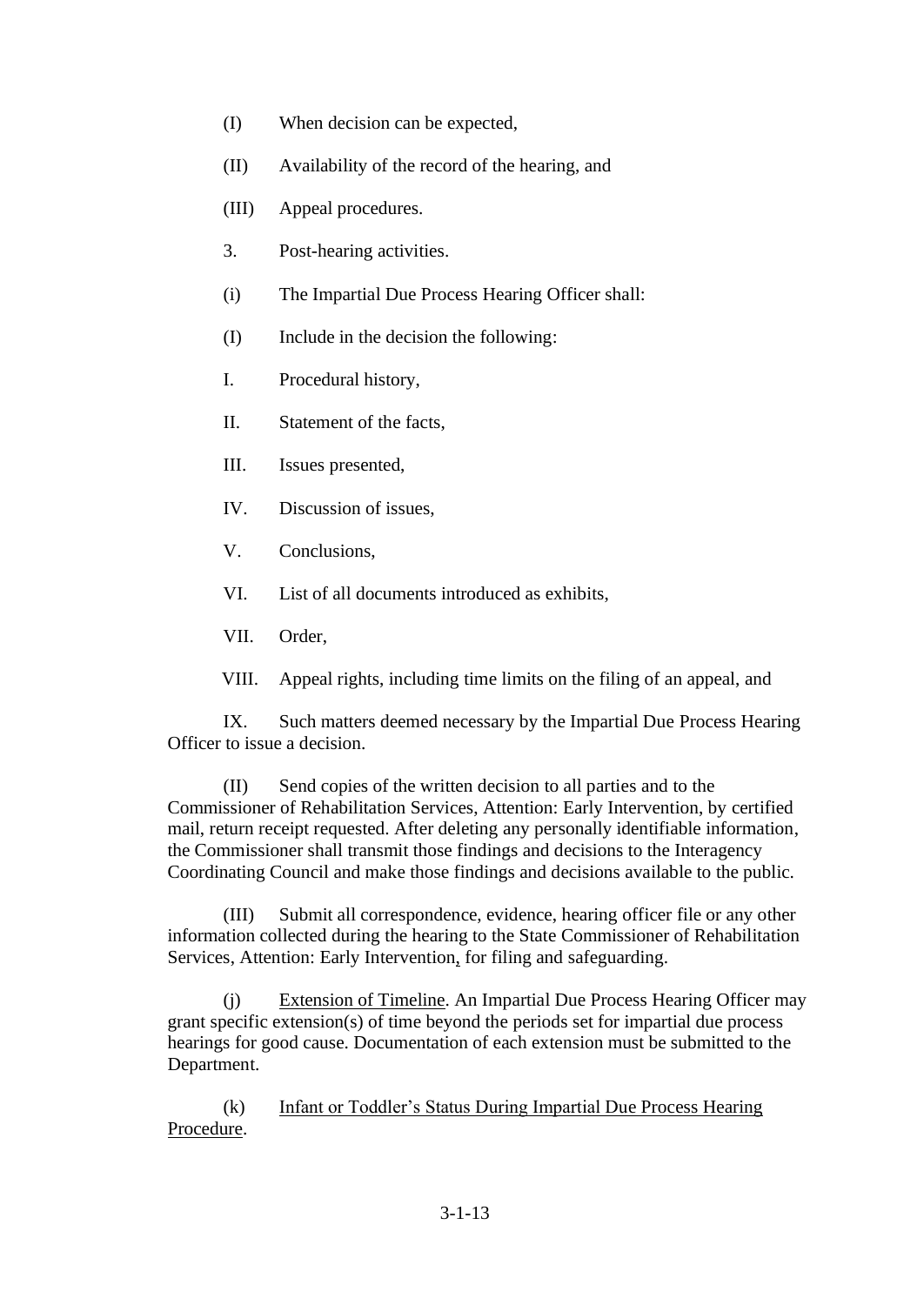1. Subsequent to a request and during the pendency of any administrative or judicial proceeding, unless the agency or designated service provider and the parent(s) of the infant or toddler agree otherwise, the infant or toddler involved must continue to receive the appropriate early intervention services currently being provided.

2. If the issue(s) involves an application for initial service, the infant or toddler, with the consent of the parent(s), must receive those services not in dispute.

# (l) Follow-up of Impartial Due Process Hearing Decision by the Department.

1. Not later than thirty (30) calendar days from the receipt of the Impartial Due Process Hearing Officer's written decision, the agency or designated service provider shall provide the Department with written notice as to its/their intended response to those agency actions ordered by the Impartial Due Process Hearing Officer.

2. The Department will review the written notice of intent and implement appropriate follow-up procedures to verify that all proper actions have been completed. These verification procedures shall be completed within a reasonable amount of time and may include an on-site investigation, if determined necessary.

3. If an on-site investigation is determined necessary, the agency or designated service provider will be notified prior to the on-site investigation regarding the nature of the review. The investigation will be conducted by a person(s) selected by the Commissioner and will not be anyone who is employed by the agency or designated service provider under investigation. The person(s) conducting the investigation shall have complete access to all records of the agency that pertain to the early intervention program subject to the Impartial Due Process Hearing. After the on-site investigation, a letter of finding shall be sent to the agency or designated service provider.

(m) Civil Action. The decision made by the Impartial Due Process Hearing Officer is final unless a party brings a civil action pursuant to the IDEA.

(n) Timeline for Filing Civil Action. Any party has a right to file a civil action in accordance with the time limits established by the federal or state court in which civil action is filed.

(4) Complaint Procedure. When an individual or organization believes that an agency or designated service provider has violated a federal law or regulation pertaining to an infant's or toddler's early intervention services, the early intervention complaint procedure may be utilized as the administrative remedy.

- (a) Procedures for Filing a Complaint with the Department.
- 1. A complaint may be filed: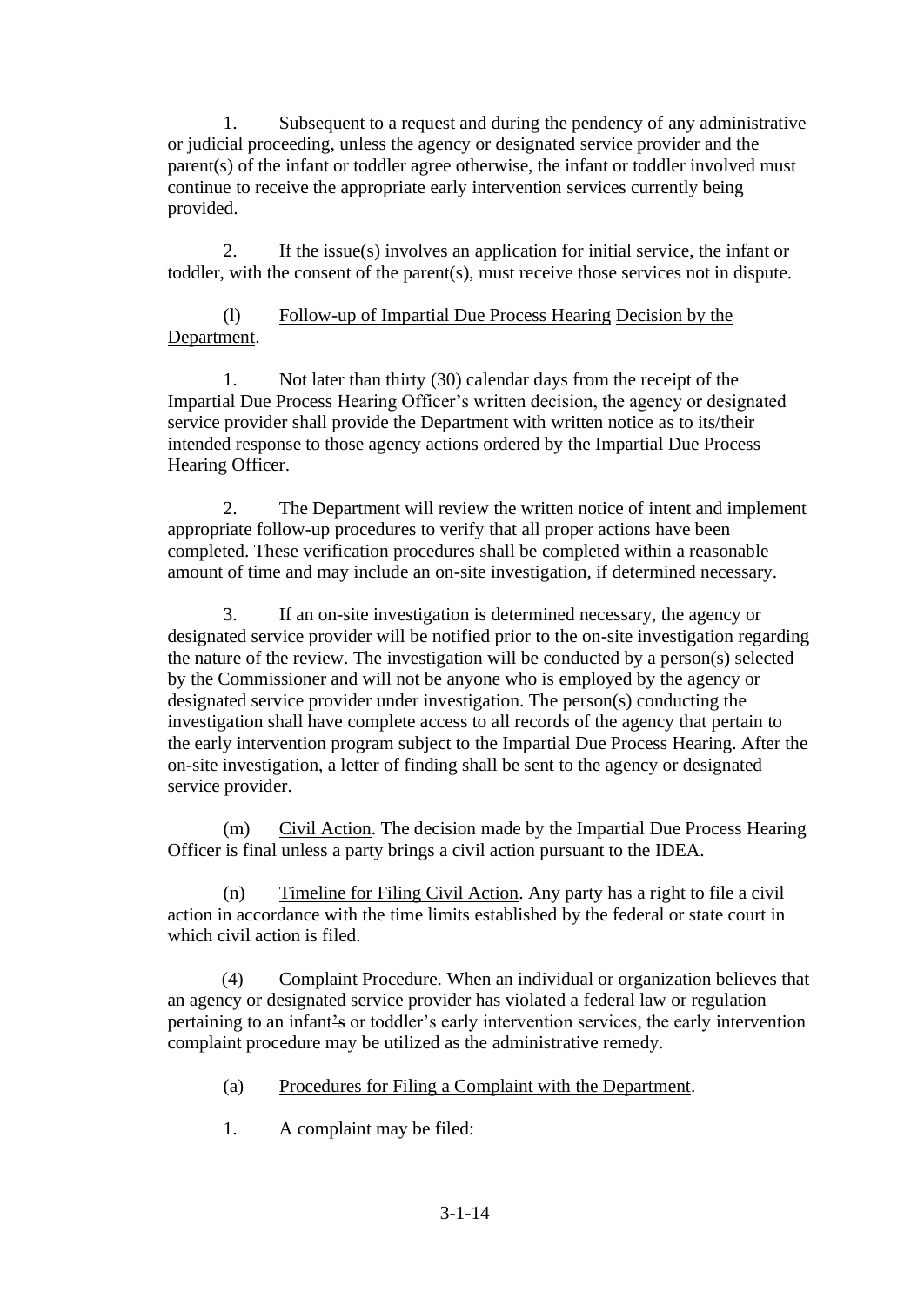(i) By writing to the State Commissioner of Rehabilitation Services, Attention: Early Intervention, and copying the agency or direct service provider.

- (ii) The complainant must:
- (I) Identify the complainant's name and
- (II) Provide the following information:
- I. Child's name, if applicable,
- II. Name of the agency or designated service provider,
- III. Law or regulation or rule believed to have been violated,
- IV. The specific acts pertaining to the complaint, and
- V. Description of the efforts at the local level to resolve the issue(s).
- (b) Procedures for Acting on Complaint.

1. The Commissioner will promptly assign an early intervention staff member to review and investigate each complaint. If it is determined that the complaint is a possible violation of federal law or regulation, the complaint will be processed. The early intervention staff member will contact the complainant and give them an opportunity to submit additional information about the allegations in the complaint. If the complainant is the parent of an infant or toddler with a disability, the complainant may utilize mediation to attempt to resolve the complaint if the other party or parties (agency, early intervention service provider or the Department) agree to participate in mediation.

2. After the decision is made to process the complaint, the agency or designated service provider involved shall be notified promptly by telephone and a follow-up letter shall be mailed which will provide the identity of the complainant and the nature of the complaint.

3. The agency or designated service provider shall submit a written resolution statement, plan of action, or statement of position to the State Commissioner of Rehabilitation Services, Early Intervention, within thirty (30) calendar days from receipt of the complaint.

4. The Department will review the response and implement follow-up procedures to verify the complaint has been resolved. This may include an on-site investigation.

5. If an on-site investigation is determined to be necessary, the agency or designated service provider will be notified prior to the investigation regarding the nature of the review. The investigation will be conducted by a person(s) selected by the Commissioner and will not be anyone who is employed by the agency or designated service provider under investigation. The person(s) conducting the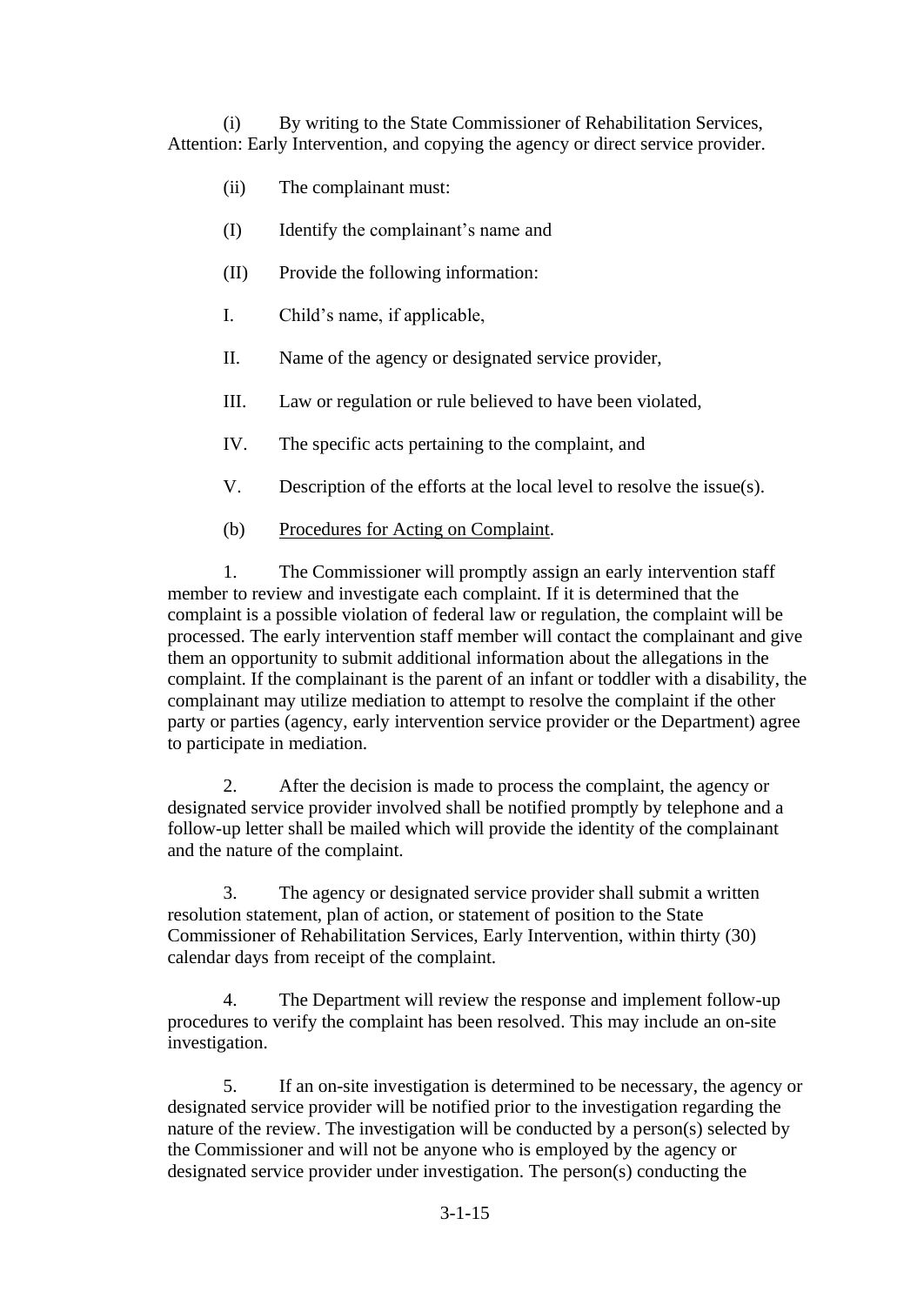investigation shall have complete access to all records of the agency and/or designated service provider that pertain to the early intervention program. The complainant shall have the right to submit additional information either orally or in writing about the allegations in the complaint.

6. After the on-site investigation, a letter of findings shall be sent to the agency and/or designated service provider and to the parent (subject to confidentiality requirements). This letter shall reflect that the investigator has reviewed all relevant information and has made an independent determination as to whether the agency and/or designated service provider has violated a requirement of applicable federal law or regulations. It shall address each allegation in the complaint and shall include findings of fact and conclusions, and the reasons for the lead agency's final decision; procedures for effective implementation of the lead agency's final decision, and if needed, technical assistance activities, negotiations, and corrective actions to achieve compliance.

7. Remedies for failure to provide appropriate services may include compensatory services or monetary reimbursement and appropriate future provision of services for all infants and toddlers with disabilities and their families.

8. The entire complaint process shall be completed within sixty (60) calendar days from receipt of the complaint. The Commissioner may grant an extension of time when it can be established that exceptional circumstances warrant delay with respect to a particular complaint.

9. If a written complaint is received that is also the subject of a due process hearing or contains multiple issues of which one or more are part of the hearing, the Department must set aside any part of the complaint that is being addressed in the due process hearing until the conclusion of the hearing. However, any issue in the complaint that is not a part of the due process hearing must be resolved using the time limits and procedures described above. If an issue raised in a complaint filed under this section has previously been decided in a due process hearing involving the same parties, the due process hearing decision is binding on that issue and the Department must inform the complainant to that effect.

10. A complaint alleging that the Department an agency, or an early intervention service provider's failure to implement a due process hearing decision must be resolved by the Department.

(5) Intra-Agency Dispute.

(a) An intra-agency dispute related to the provision of early intervention services shall be resolved through negotiations conducted within the agency. If a resolution cannot be reached, then the agency head shall make the final decision.

(b) An agency shall inform the lead agency, the Department, immediately of an intra-agency dispute. An intra-agency dispute shall be resolved within twenty (20) calendar days of notifying the lead agency. The agency shall report in writing the resolution of the dispute to the lead agency.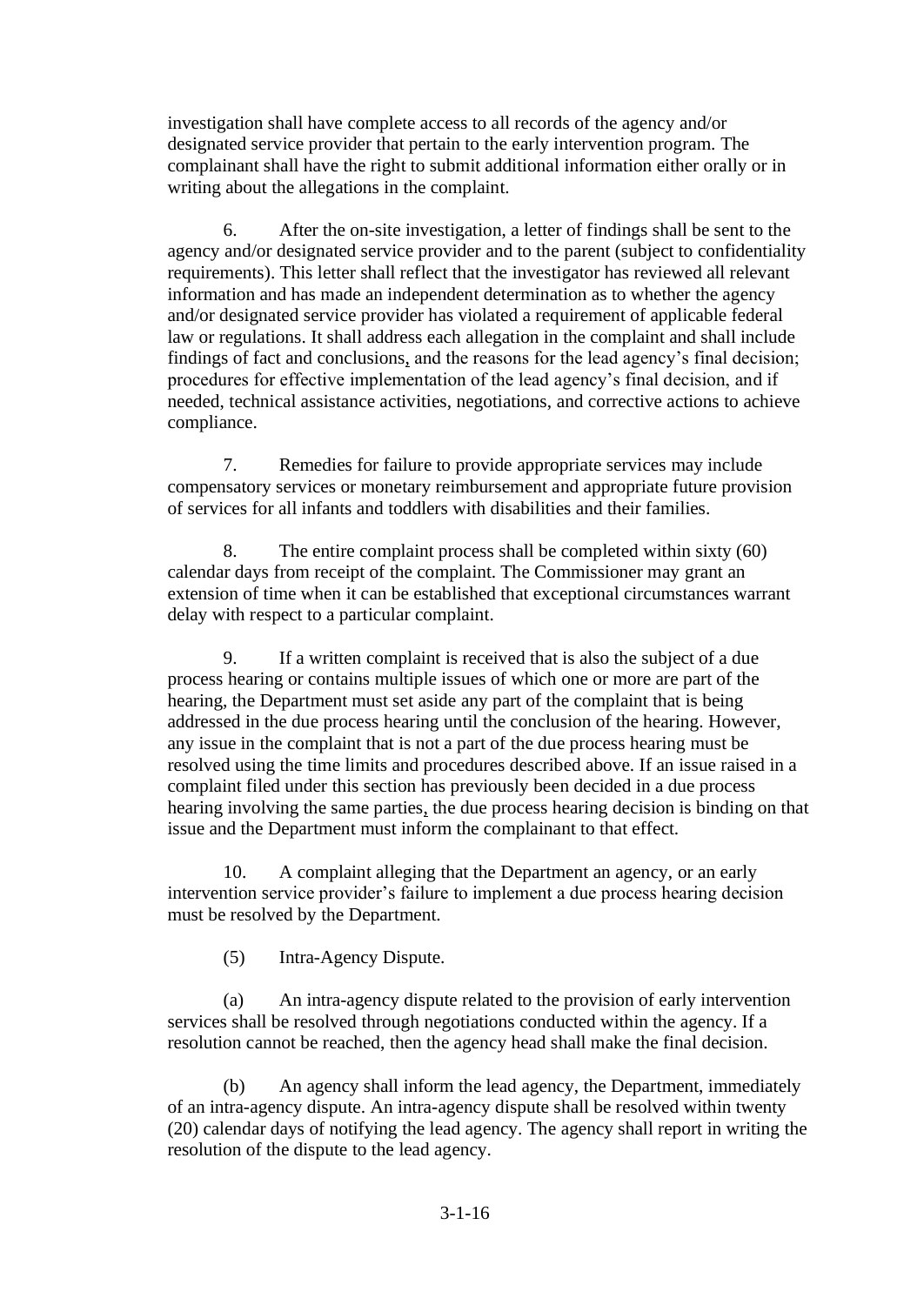## (c) Unresolved Intra-Agency Dispute.

1. If the agency is unable to resolve the dispute within the above time frame, it shall notify the lead agency. The lead agency shall contact the chairperson of the Interagency Coordinating Council to request that its Executive Committee meet to resolve the dispute.

2. Within forty-five (45) calendar days of receipt of the request by the chairperson of the Interagency Coordinating Council, the Executive Committee shall submit a report of the final decision to the Department.

3. The lead agency, though its supervision and monitoring component, will ensure that no services that a child is entitled to receive are delayed or denied because of disputes between agencies regarding financial or other responsibilities and the lead agency will ensure that all system of payment policies are adhered to during dispute resolution.

(d) Assignment of Financial Responsibility.

1. If the intra-agency dispute involves a question of financial responsibility or assignment of financial responsibility, then the lead agency shall:

(i) Assign financial responsibility to an agency, subject to the provisions of 34 C.F.R. Part 303; or

(ii) Pay for the service(s) in accordance with the "payor of last resort" provisions of 34 C.F.R. Part 303.

(iii) If, after the resolution of the dispute, the lead agency determines that the assignment of financial responsibility under 34 C.F.R. Part 303 was made inappropriately, the lead agency shall:

(I) Reassign the responsibility to the appropriate agency; and

(II) Make arrangements for reimbursement of any expenditures incurred by the agency originally assigned responsibility.

(III) To the extent necessary to ensure compliance with its actions, the lead agency shall refer the dispute to the Interagency Coordinating Council, Executive Committee. The Executive Committee will assist in ensuring compliance within forty-five (45) calendar days of receipt of referral of the dispute.

(e) The decision of the lead agency or the Executive Committee, as the case may be, shall be final upon the affected agency(ies).

(6) Interagency Dispute.

(a) When an interagency dispute related to the provision of early intervention services exists, then the below resolution or dispute process shall be utilized.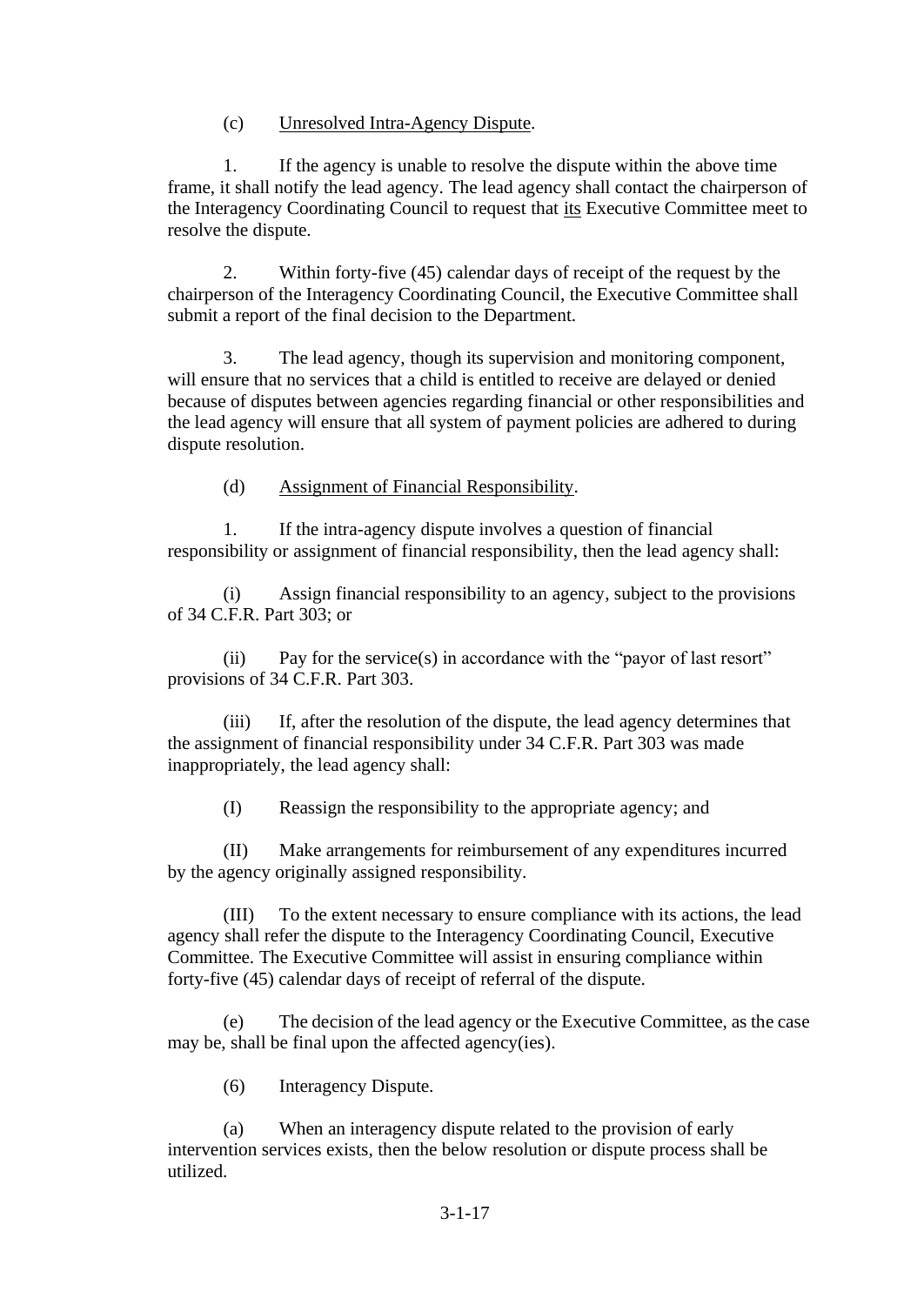1. Each agency shall appoint one (1) representative to serve on an Interagency Dispute Resolution Committee.

2. When a dispute arises, the parties involved shall submit to the lead agency, the Department, written documentation which includes:

- (i) The circumstances giving rise to the dispute,
- (ii) Each party's reason(s) for its decision, and
- (iii) Any other relevant information.

(iv) Each party shall submit sufficient copies of the documentation for the Committee's use. Each party shall provide an additional copy to the Department.

(v) Upon receipt of the documentation, the lead agency shall contact the Committee.

(b) The Committee shall meet and review the documentation within fifteen (15) calendar days. A report shall be submitted to the Department, which shall include:

- 1. The decision, and
- 2. The effective date of the decision.
- (c) Unresolved Interagency Dispute.

1. If the Committee is unable to resolve the dispute, then the report to be submitted to the Department shall include:

- (i) The synopsis of the findings,
- (ii) The suggested resolution and the reason(s) it was unacceptable.

2. Once the lead agency has received the above report, it shall furnish the documentation to the chairperson of the Interagency Coordinating Council with a request that the Executive Committee meet to resolve the dispute. Within forty-five (45) calendar days of receipt of the request by the Chairperson, the Executive Committee shall submit a report to the Department which includes:

- (i) The final decision, and
- (ii) The effective date of the decision.

(d) Financial Matters. If the dispute involves a question of financial responsibility or assignment of financial responsibility, then the lead agency shall:

1. Assign financial responsibility to an agency, subject to the provisions of 34 C.F.R. Part 303; or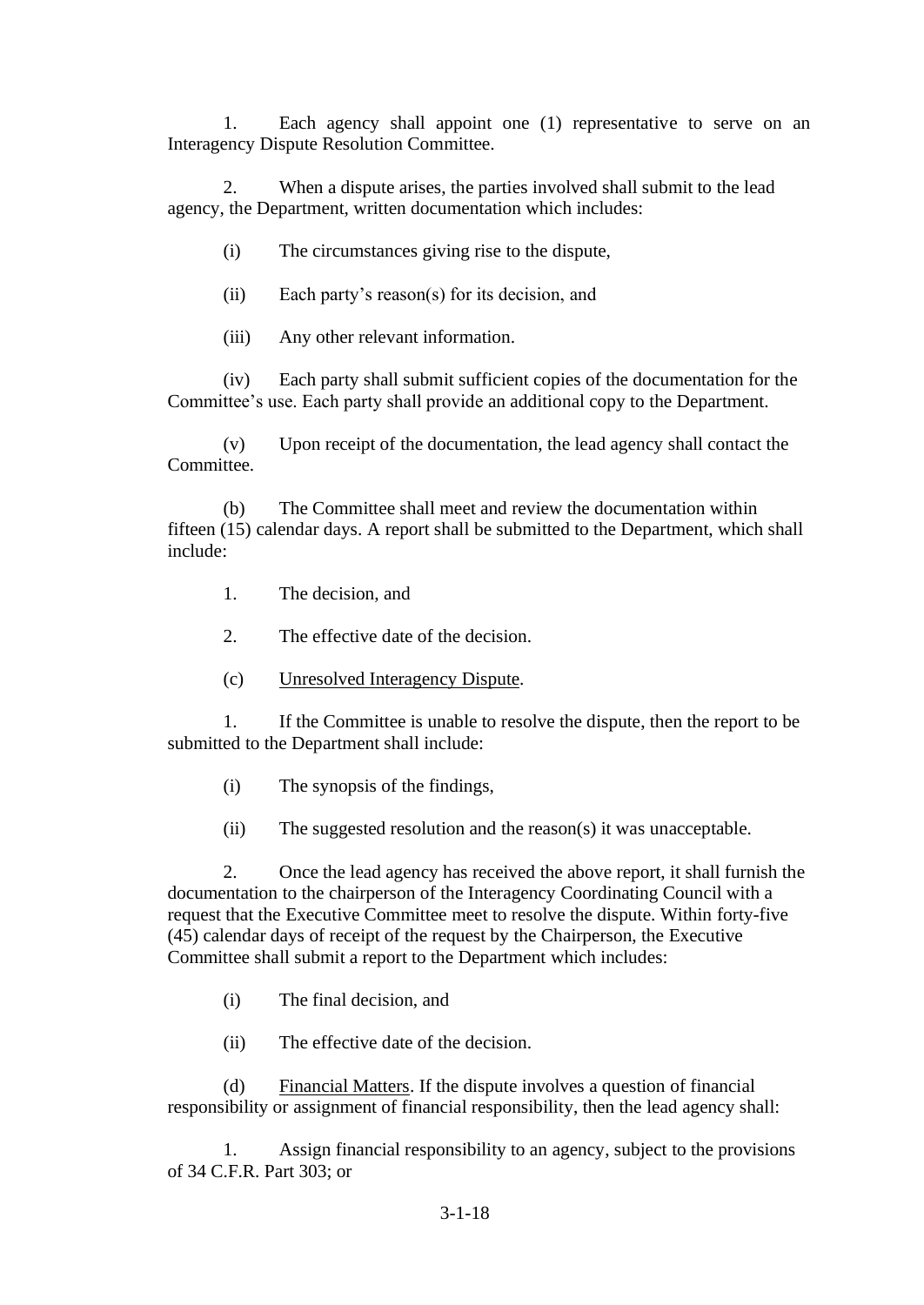2. Pay for the service(s) in accordance with the "payor of last resort" provisions of 34 C.F.R. Part 303.

3. If, after the resolution of the dispute, the lead agency determines that the assignment of financial responsibility under 34 C.F.R. Part 303 was made inappropriately, the lead agency shall:

(i) Reassign the responsibility to the appropriate agency; and

(ii) Make arrangements for reimbursement of the appropriate expenditures incurred by the agency originally assigned the responsibility.

(iii) To the extent necessary to ensure compliance with its action, the lead agency shall refer the dispute to the Interagency Coordinating Council, Executive Committee. The Executive Committee will assist in ensuring compliance within forty-five (45) calendar days of receipt of referral of the dispute.

(iv) The lead agency through its supervision and monitoring component will ensure that no services that a child is entitled to receive are delayed or denied because of disputes between agencies regarding financial or other responsibilities and the lead agency will ensure that all system of payment policies are adhered to during dispute resolution.

(e) The decision shall be final upon the agency.

**Author:** Alabama Board of Rehabilitation Services

**Statutory Authority:** Code of Ala. 1975, §§ 21-9-9, et seq., 34 C.F.R. §§ 301.1, et seq.; 20 U.S.C. § 1431.

**History:** Adopted by Reference: **Amended:** Filed July 25, 1995; effective August 29, 1995. **Amended:** Filed February 10, 1998; effective March 7, 1998. **Amended:** Filed July 22, 1998; effective August 26, 1998. **Amended:** Filed July 14, 2000; effective August 19, 2000. **Amended:** Filed April 22, 2011; effective May 27, 2011. **Amended:**  Filed June 8, 2012; effective July 13, 2012. **Repealed and Replaced:** Filed December 20, 2021.

**795-3-1-.05 Reserved.** 

**Author: Statutory Authority:** Code of Ala. 1975, **History:**

**795-3-1-.06 Forms Appendix. (REPEALED)**

**Author:** Alabama Board of Rehabilitation Services

**Statutory Authority:** Code of Ala. 1975, §§ 21-9-9, et seq., 34 C.F.R. §§ 301.1 et seq.; 20 U.S.C. § 1431.

**History:** Adopted by Reference: **Amended:** Filed September 18, 1995; effective August 29, 1995. **Amended:** Filed February 10, 1998; effective March 7, 1998.